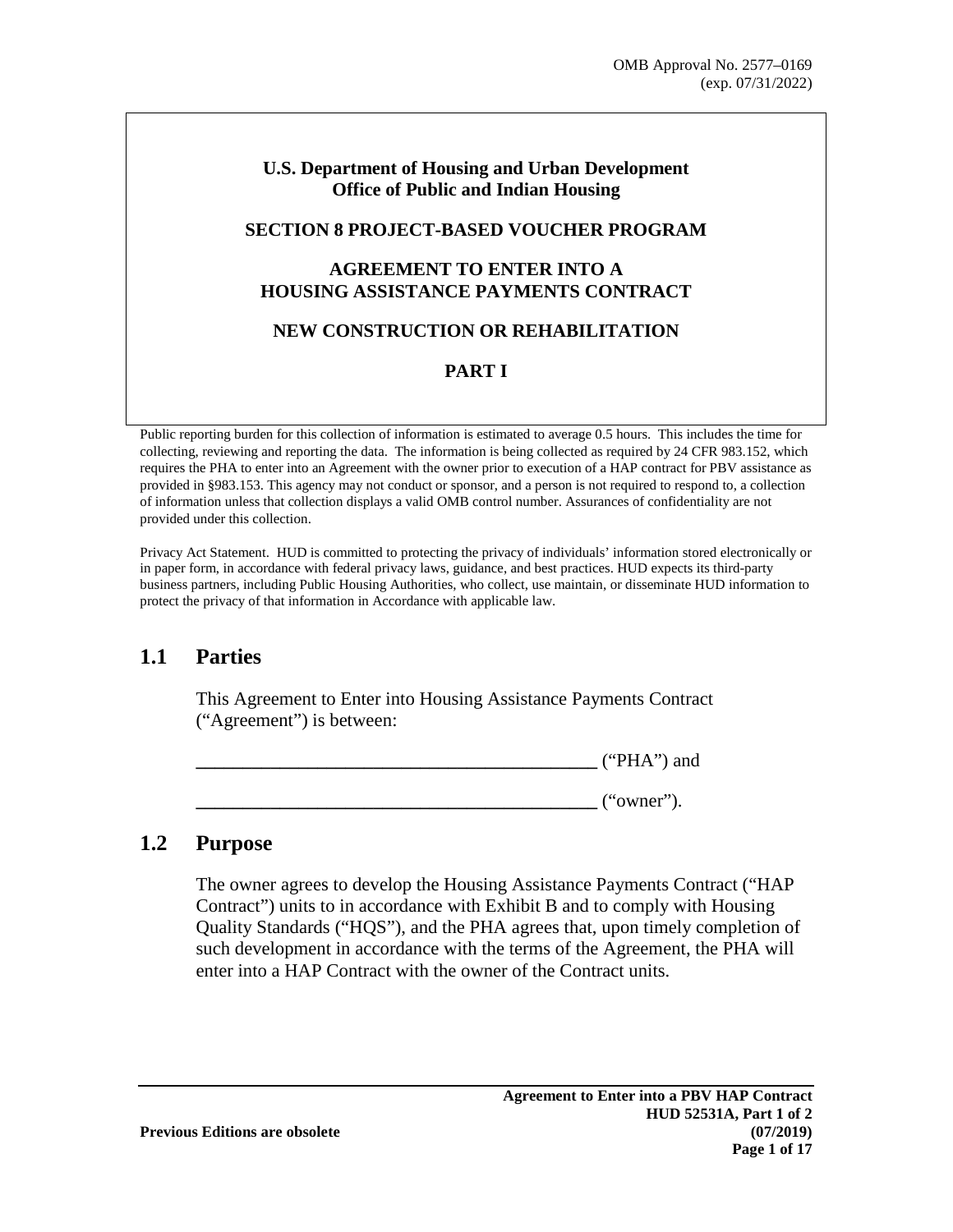### **1.3 Contents of Agreement**

This Agreement consists of Part I, Part II, and the following Exhibits:

EXHIBIT A: The approved owner's PBV proposal. (Selection of proposals must be in accordance with 24 CFR 983.51.)

EXHIBIT B: Description of work to be performed under this Agreement, including:

- if the Agreement is for rehabilitation of units, this exhibit must include the rehabilitation work write-up and, where the PHA has determined necessary, specifications and plans.
- if the Agreement is for new construction of units, the work description must include the working drawings and specifications.
- any additional requirements beyond HQS relating to quality, design and architecture that the PHA requires.
- work items resulting from compliance with the design and construction requirements of the Fair Housing Act and implementing regulations at 24 CFR 100.205, the accessibility requirements under section 504 of the Rehabilitation Act of 1973 and implementing regulations at 24 CFR 8.22 and 8.23, and accessibility requirements under Titles II and III of the Americans with Disabilities Act at 28 CFR parts 35 and 36, as applicable.

EXHIBIT C: Description of housing, including:

- project site.
- total number of units in project covered by this Agreement.
- locations of contract units on site.
- number of contract units by area (size) and number of bedrooms and bathrooms.
- services, maintenance, or equipment to be supplied by the owner without charges in addition to the rent to owner.
- utilities available to the contract units, including a specification of utility services to be paid by the owner (without charges in addition to rent) and utility services to be paid by the tenant.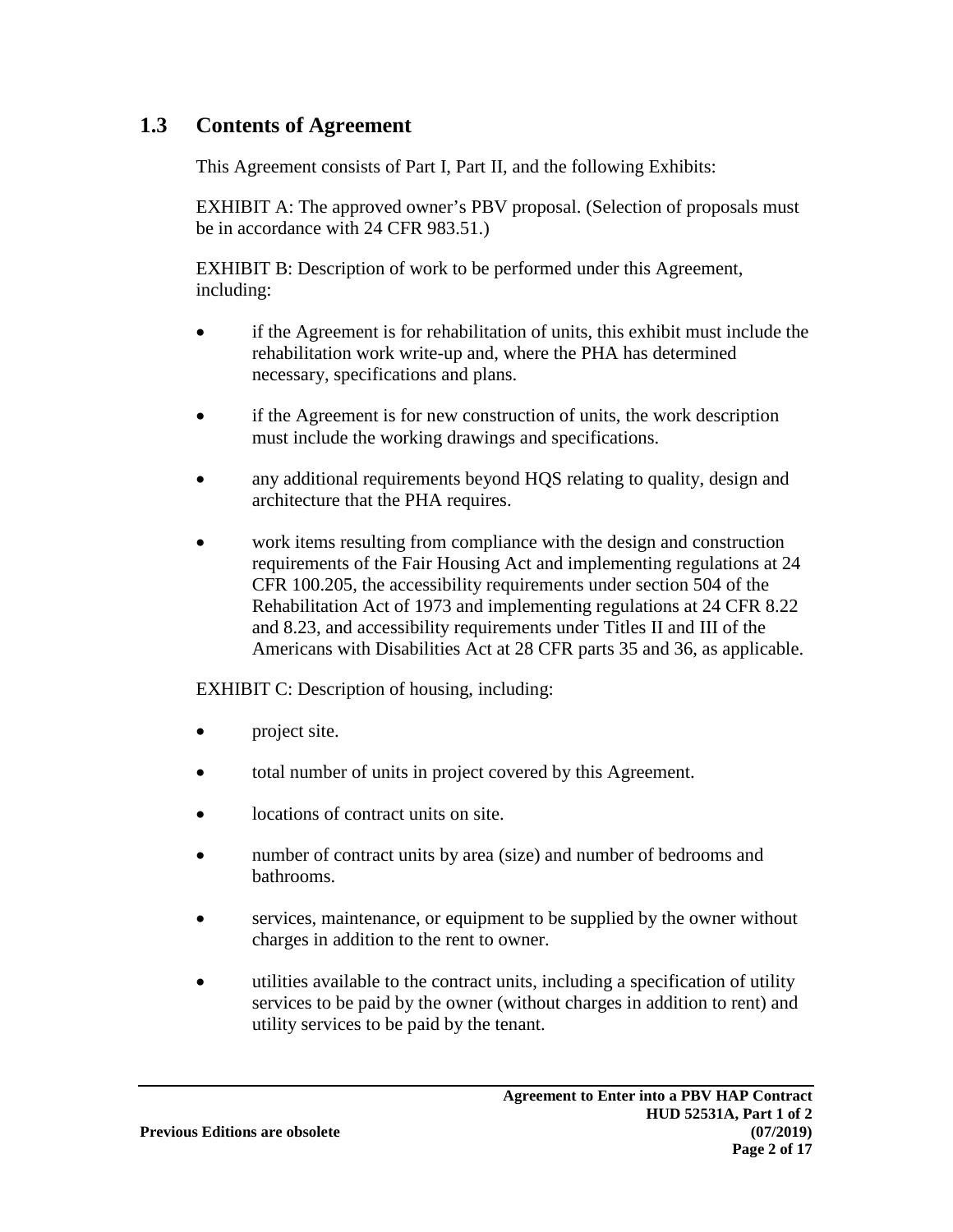estimated initial rent to owner for the contract units.

EXHIBIT D: The HAP contract.

### **1.4 Significant Dates**

- A. Effective Date of the Agreement: The Agreement must be executed promptly after PHA notice of proposal selection to the owner has been given. The PHA may not enter this Agreement with the owner until a subsidy layering review has been performed and an environmental review has been satisfactorily completed in accordance with HUD requirements.
- B. A project may either be a single-stage or multi-stage project. A singlestage project will have the same Agreement effective date for all contract units. A multi-stage project will separate effective dates for each stage.

#### **\_\_\_\_\_ Single-stage project**

- i. Effective Date for all contract units: \_\_\_\_\_\_\_\_\_\_\_\_\_\_\_\_
- ii. Date of Commencement of the Work: The date for commencement of work is not later than calendar days after the effective date of this Agreement.
- iii. Time for Completion of Work: The date for completion of the work is not later than ealendar days after the effective date of this Agreement.

#### **\_\_\_\_\_ Multi-Stage Project**

Enter the information for each stage upon execution of the Agreement for the corresponding stage.

| <b>STAGE</b> | <b>NUMBER</b> | <b>EFFECTIVE</b> | DATE OF             | <b>TIME FOR</b>   |
|--------------|---------------|------------------|---------------------|-------------------|
|              | OF UNITS      | <b>DATE</b>      | <b>COMMENCEMENT</b> | <b>COMPLETION</b> |
|              |               |                  | <b>OF WORK</b>      | <b>OF WORK</b>    |
|              |               |                  |                     |                   |
|              |               |                  |                     |                   |
|              |               |                  |                     |                   |
|              |               |                  |                     |                   |
|              |               |                  |                     |                   |
|              |               |                  |                     |                   |
|              |               |                  |                     |                   |
|              |               |                  |                     |                   |
|              |               |                  |                     |                   |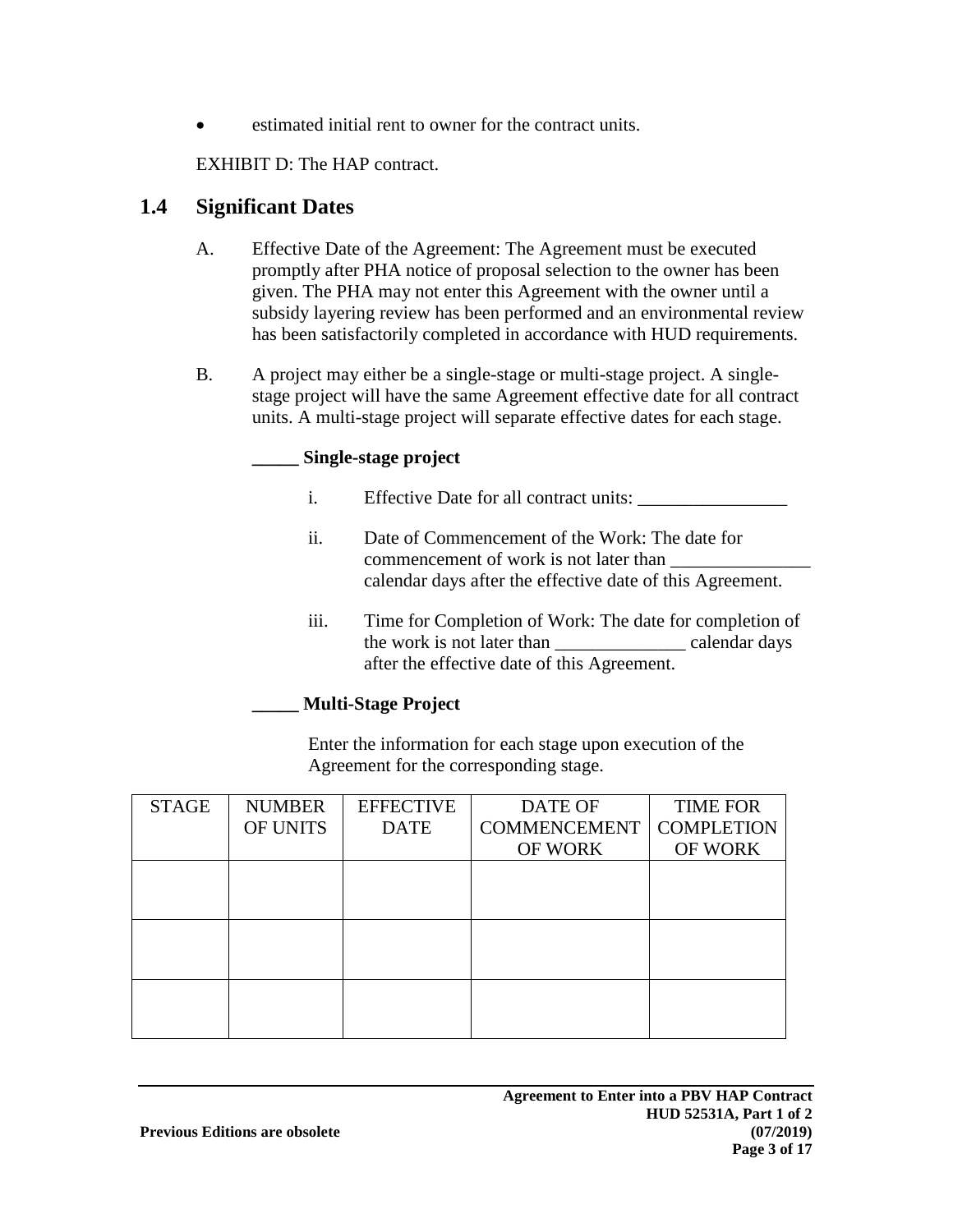#### **1.5 Nature of the Work**

- This Agreement is for **New Construction** of units to be assisted by the project-based Voucher program.
- \_\_\_\_\_ This Agreement is for **Rehabilitation** of units to be assisted by the projectbased Voucher program.

### **1.6 Schedule of Completion**

- A. Timely Performance of Work: The owner agrees to begin work no later than the date for commencement of work as stated in paragraph (d). In the event the work is not commenced, diligently continued and completed as required under this Agreement, the PHA may terminate this Agreement or take other appropriate action. The owner agrees to report promptly to the PHA the date work is commenced and furnish the PHA with progress reports as required by the PHA.
- B. Time for Completion: All work must be completed no later than the end of the period stated in paragraph (d). Where completion in stages is provided for, work related to units included in each stage shall be completed by the stage completion date and all work on all stages must be completed no later than the end of the period stated in paragraph (d).
- C. Delays: If there is a delay in the completion due to unforeseen factors beyond the owner's control as determined by the PHA, the PHA agrees to extend the time for completion for an appropriate period as determined by the PHA in accordance with HUD requirements.

### **1.7 Changes in Work**

A. The owner must obtain prior PHA approval for any change from the work specific in Exhibit B which would alter the design or quality of the rehabilitation or construction. The PHA is not required to approve any changes requested by the owner. PHA approval of any change may be conditioned on establishment of a lower initial rent to owner at the amounts determined by PHA.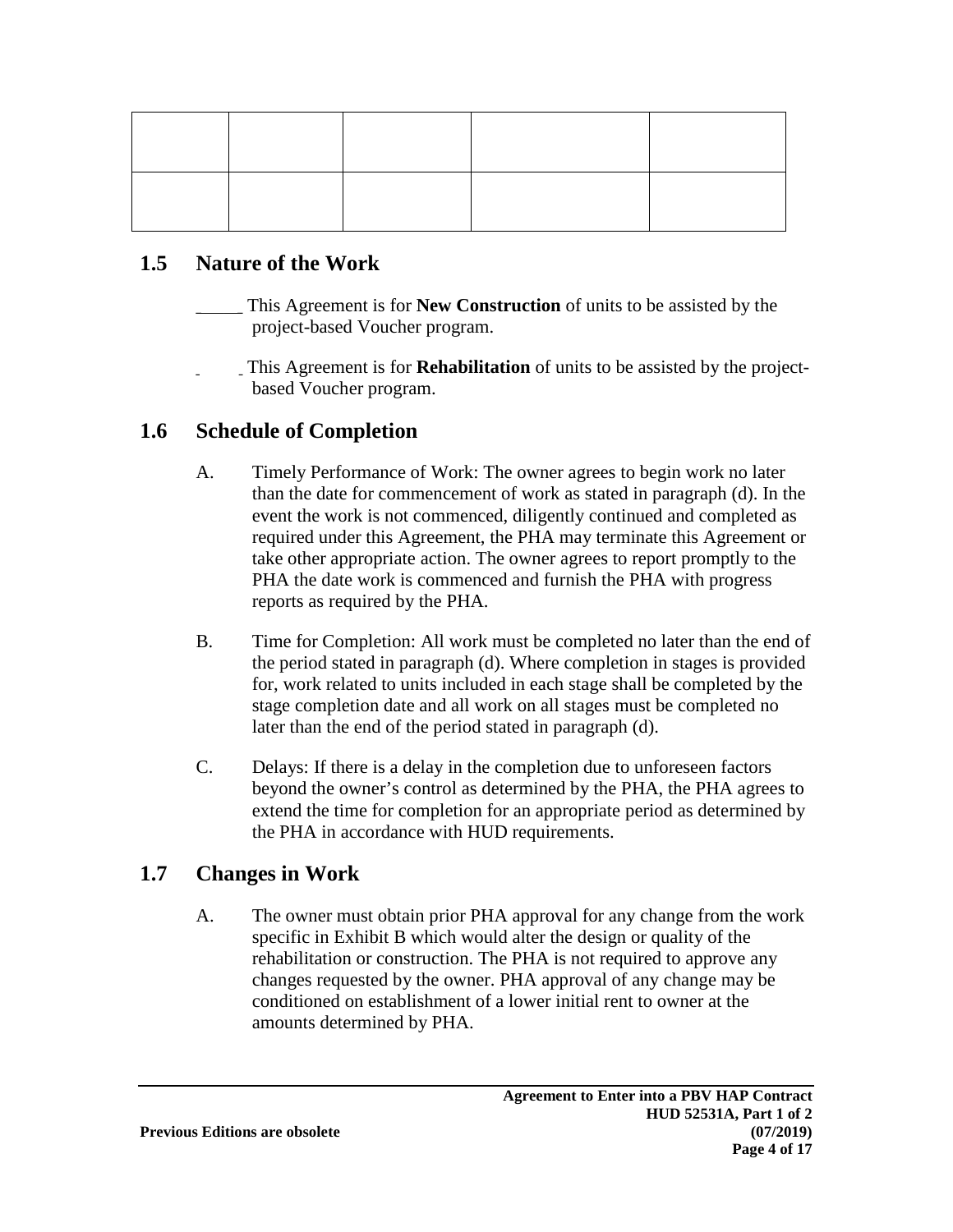- B. If the owner makes any changes in the work without prior PHA approval, the PHA may establish lower initial rents to owner at the amounts determined by PHA in accordance with HUD requirements.
- C. The PHA (or HUD in the case of insured or coinsured mortgages) may inspect the work during rehabilitation or construction to ensure that work is proceeding on schedule, is being accomplished in accordance with the terms of the Agreement, meets the level of material described in Exhibit B and meets typical levels of workmanship for the area.

### **1.8 Work completion**

- A. Conformance with Exhibit B: The work must be completed in accordance with Exhibit B. The owner is solely responsible for completion of the work.
- B. Evidence of Completion: When the work in completed, the owner must provide the PHA with the following:
	- 1. A certification by the owner that the work has been completed in accordance with the HQS and all requirements of this Agreement.
	- 2. A certification by the owner that the owner has complied with labor standards and equal opportunity requirements in the development of the housing. (See 24 CFR  $983.155(b)(1)(ii)$ .)
	- 3. Additional Evidence of Completion: At the discretion of the PHA, or as required by HUD, this Agreement may specify additional documentation that must be submitted by owner as evidence of completion of the housing. Check the following that apply:
		- **\_\_\_\_\_** A certificate of occupancy or other evidence that the contract units comply with local requirements.
		- **\_\_\_\_\_** An architect's or developer's certification that the housing complies with:
			- $\_$  the HQS;
			- State, local, or other building codes;
			- \_\_\_\_\_ Zoning;
			- The rehabilitation work write-up for rehabilitated housing;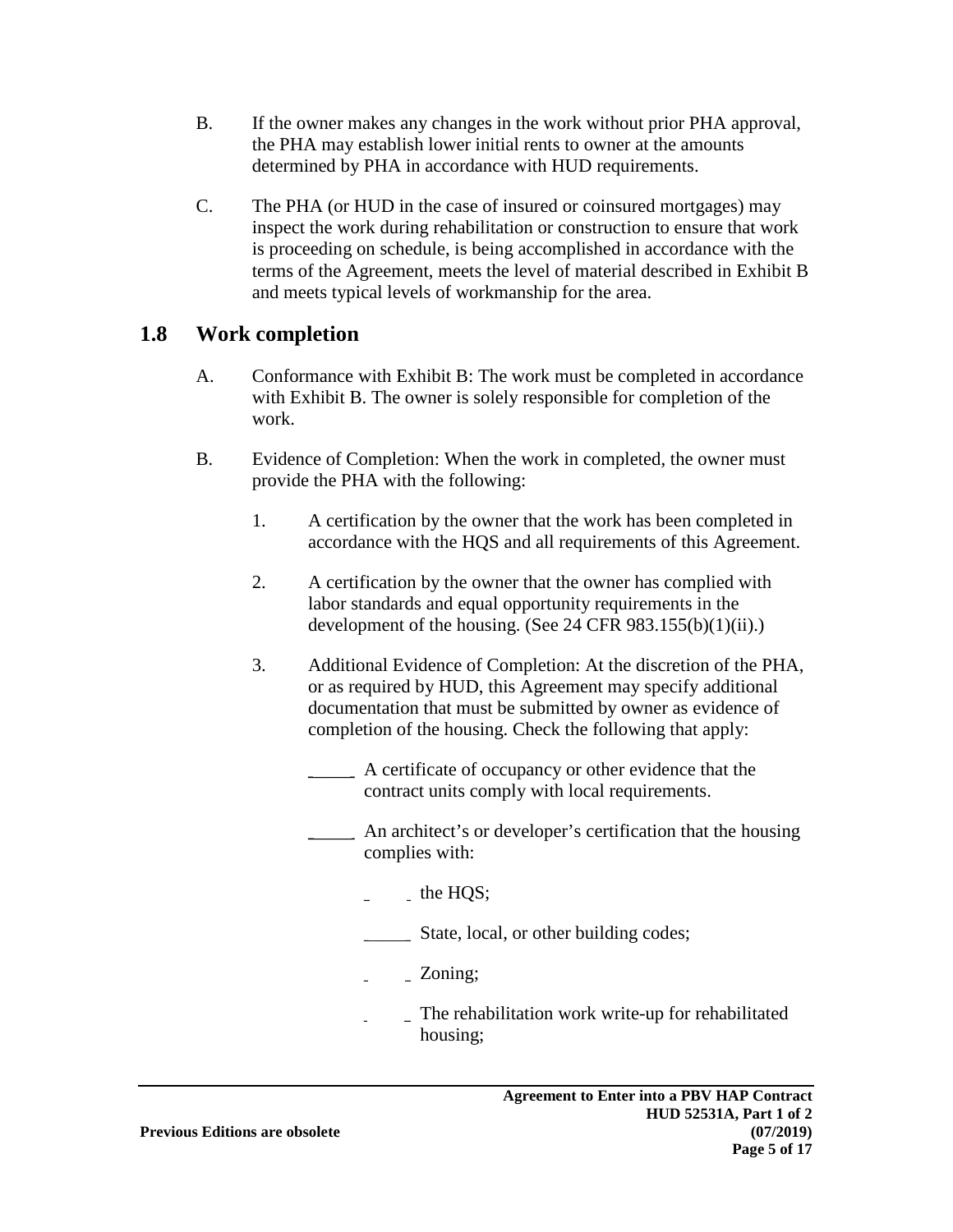\_\_\_\_\_ The work description for newly constructed housing; or

Any additional design or quality requirements pursuant to this Agreement.

### **1.9 Inspection and Acceptance by the PHA of Completed Contract Units**

- A. Completion of Contract Units: Upon receipt of owner notice of completion of Contract units, the PHA shall take the following steps:
	- 1. Review all evidence of completion submitted by owner.
	- 2. Inspect the units to determine if the housing has been completed in accordance with this Agreement, including compliance with the HQS and any additional requirements imposed by the PHA under this Agreement.
- B. Non-Acceptance: If the PHA determines the work has not been completed in accordance with this Agreement, including non-compliance with the HQS, the PHA shall promptly notify the owner of this decision and the reasons for the non-acceptance. The parties must not enter into the HAP contract.
- C. Acceptance: If the PHA determines housing has been completed in accordance with this Agreement, and that the owner has submitted all required evidence of completion, the PHA must submit the HAP contract for execution by the owner and must then execute the HAP contract.

## **1.10 Acceptance where defects or deficiencies are reported:**

- A. If other defects or deficiencies exist, the PHA shall determine whether and to what extent the defects or deficiencies are correctable, whether the units will be accepted after correction of defects or deficiencies, and the requirements and procedures for such correction and acceptance.
- B. Completion in Stages: Where completion in stages is provided for, the procedures of this paragraph shall apply to each stage.

## **1.11. Execution of HAP Contract**

A. Time and Execution: Upon acceptance of the units by the PHA, the owner and the PHA execute the HAP contract.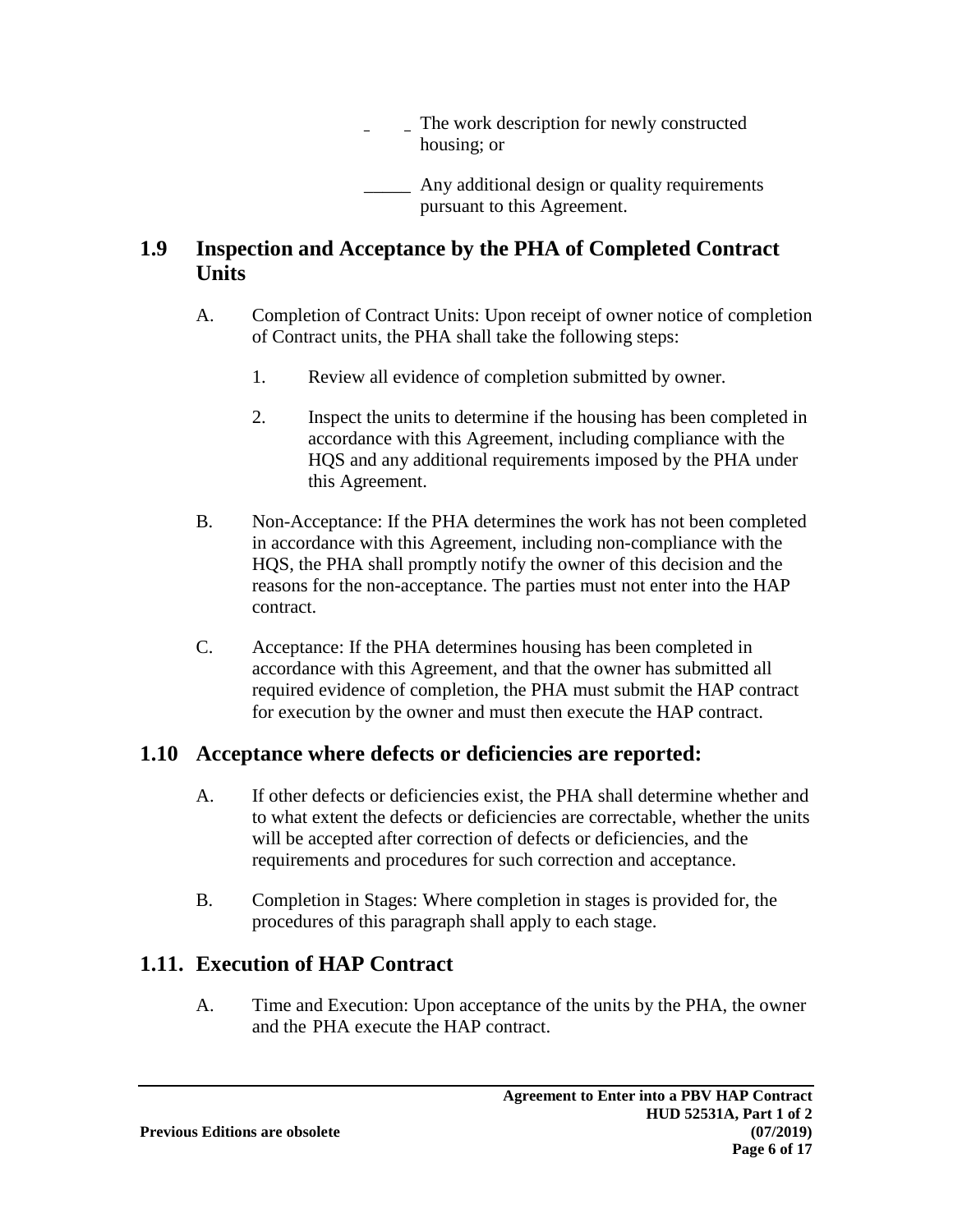- B. Completion in Stages: Where completion in stages is provided for the number and types of units in each stage, and the initial rents to owner for such units, shall be separately shown in Exhibit C of the contract for each stage. Upon acceptance of the first stage, the owner shall execute the contract and the signature block provided in the contract for that stage. Upon acceptance of each subsequent stage, the owner shall execute the signature block provided in the contract for such stage.
- C. Form of Contract: The terms of the contract shall be provided in Exhibit D of this Agreement. There shall be no change in the terms of the contract unless such change is approved by HUD headquarters. Prior to execution by the owner, all blank spaces in the contract shall be completed by the PHA.
- D. Survival of owner Obligations: Even after execution of the contract, the owner shall continue to be bound by all owner obligations under the Agreement.

## **1.12 Initial determination of rents**

- A. The estimated amount of initial rent to owner shall be established in Exhibit C of this Agreement.
- B. The initial amount of rent to owner is established at the beginning of the HAP contract term.
- C. The estimated and initial contract rent for each units may in no event exceed the amount authorized in accordance with HUD regulations and requirements. Where the estimated initial rent to owner exceeds the amount authorized in accordance with HUD regulations, the PHA shall establish a lower initial rent tow owner, in accordance with HUD regulations and requirements.

## **1.13 Uniform Relocation Act**

- A. A displaced person must be provided relocation assistance at the levels described in and in accordance with the requirements of the Uniform Relocation Assistance and Real Property Acquisition Policies Act of 1970 (URA) (42 U.S.C. 4201-4655) and implementing regulations at 49 CFR part 24.
- B. The cost of required relocation assistance may be paid with funds provided by the owner, or with local public funds, or with funds available from other sources. Payment of relocation assistance must be paid in accordance with HUD requirements.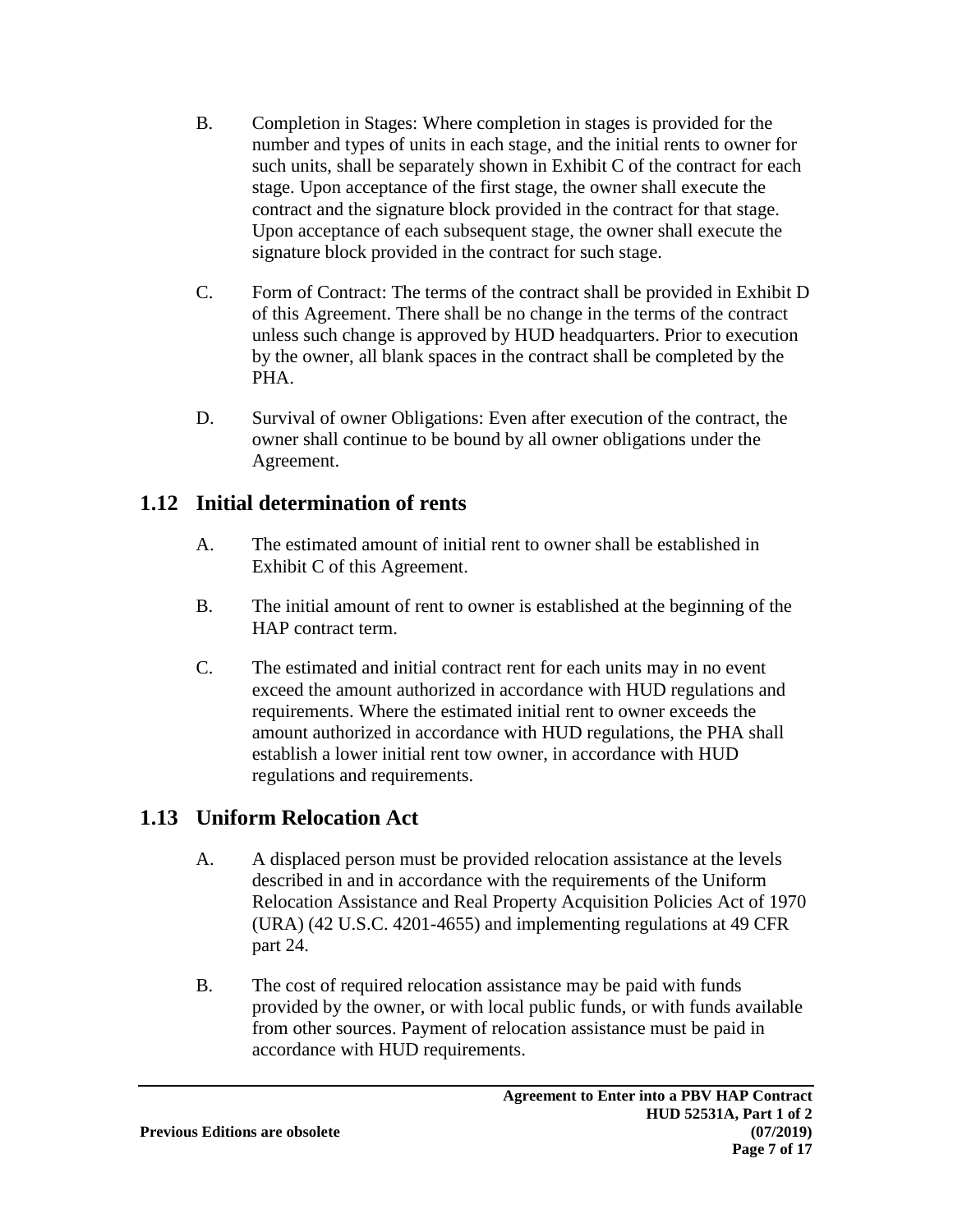- C. The acquisition of real property for a project to be assisted under the program is subject to the URA and 49 CFR part 24, subpart B.
- D. The PHA must require the owner to comply with the URA and 49 CFR part 24.
- E. In computing a replacement housing payment to a residential tenant displaced as a direct result of privately undertaken rehabilitation or demolition of the real property, the term "initiation of negotiations" means the execution of the Agreement between the owner and the PHA.

# **1.14 Protection of In-Place Families**

- A. In order to minimize displacement of in-place families, if a unit to be placed under Contract is occupied by an eligible family on the proposal selection date, the in-place family must be placed on the PHA's waiting list (if they are not already on the list) and, once their continued eligibility is determined, given an absolute selection preference and referred to the project owner for an appropriately sized unit in the project.
- B. This protection does not apply to families that are not eligible to participate in the program on the proposal selection date.
- C. The term "in-place family" means an eligible family residing in a proposed contract unit on the proposal selection date.
- D. Assistance to in-place families may only be provided in accordance with the program regulations and other HUD requirements.

# **1.15 Termination of Agreement and Contract**

The Agreement or HAP contract may be terminated upon at least 30 days notice to the owner by the PHA or HUD if the PHA or HUD determines that the contract units were not eligible for selection in conformity with HUD requirements.

# **1.16 Rights of HUD if PHA Defaults Under Agreement**

If HUD determines that the PHA has failed to comply with this Agreement, or has failed to take appropriate action to HUD's satisfaction or as directed by HUD, for enforcement of the PHA's rights under this Agreement, HUD may assume the PHA's rights and obligations under the Agreement, and may perform the obligations and enforce the rights of the PHA under the Agreement. HUD will, if it determines that the owner is not in default, pay Annual Contributions for the purpose of providing housing assistance payments with respect to the dwelling unit(s) under this Agreement for the duration of the HAP contract.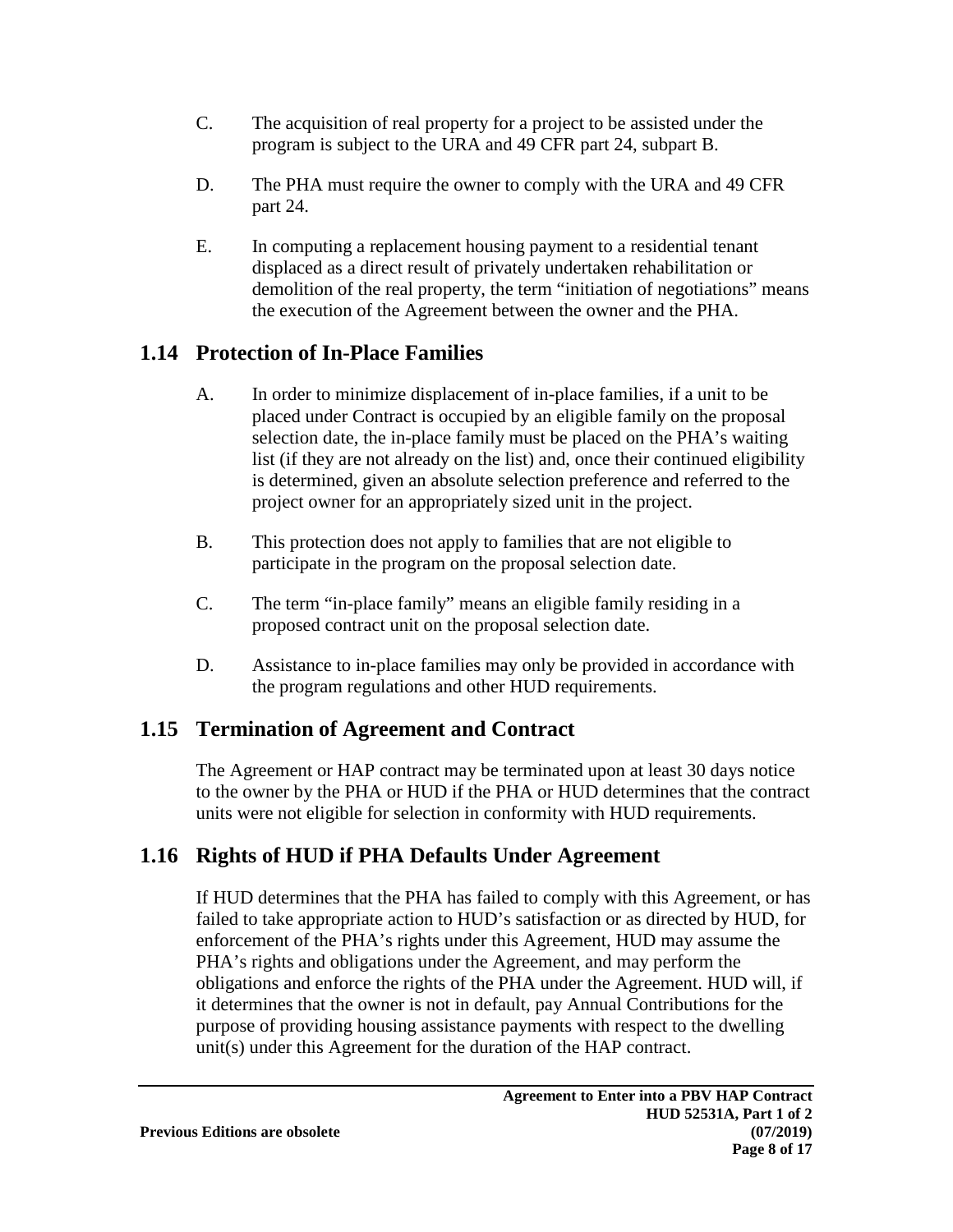## **1.17 Owner Default and PHA Remedies**

A. Owner Default

Any of the following is a default by the owner under the Agreement:

- 1. The owner has failed to comply with any obligation under the Agreement.
- 2. The owner has violated any obligation under any other housing assistance payments contract under Section 8 of the United States Housing Act of 1937 (42 U.S.C. 1437f).
- 3. The owner has committed any fraud or made any false statement to the PHA or HUD in connection with the Agreement.
- 4. The owner has committed fraud, bribery, or any other corrupt or criminal act in connection with any Federal housing assistance program.
- 5. If the property where the contract units are located is subject to a lien or security interest securing a HUD loan or mortgage insured by HUD and:
	- a. The owner has failed to comply with the regulations for the applicable HUD loan or mortgage insurance program, with the mortgage or mortgage note, or with the regulatory agreement; or
	- b. The owner has committed fraud, bribery, or any other corrupt or criminal act in connection with the HUD loan or HUD-insured mortgage.
- 6. The owner has engaged in any drug-related criminal activity or any violent criminal activity.
- B. PHA Remedies
	- 1. If the PHA determines that a breach has occurred, the PHA may exercise any of its rights or remedies under the Agreement.
	- 2. The PHA must notify the owner in writing of such determination. The notice by the PHA to the owner may require the owner to take corrective action (as verified by the PHA) by a time prescribed in the notice.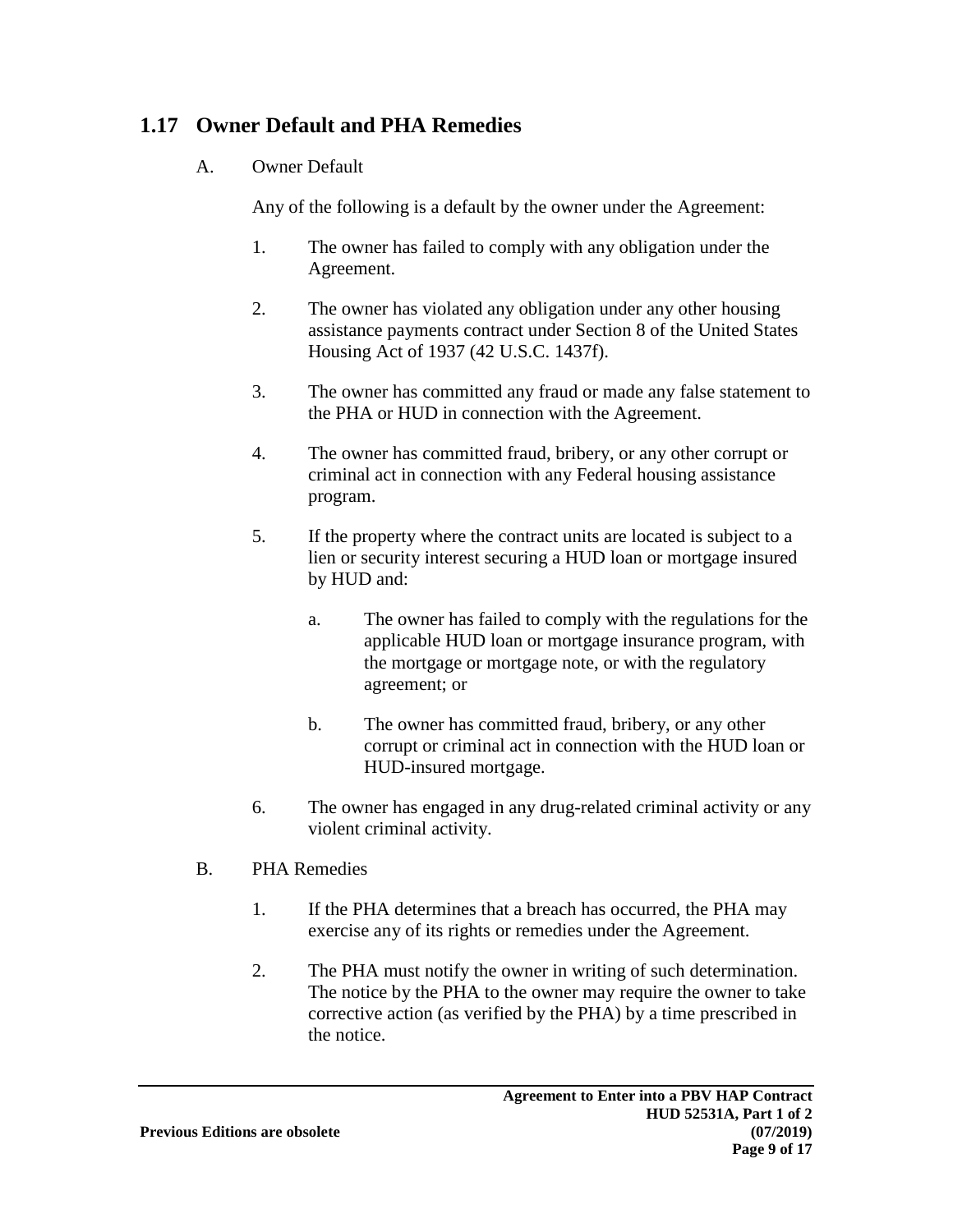- 3. The PHA's rights and remedies under the Agreement include, but are not limited to: (i) terminating the Agreement; and (ii) declining to execute the HAP contract for some or all of the units.
- C. PHA Remedy is not Waived

The PHA's exercise or non-exercise of any remedy for owner breach of the Agreement is not a waiver of the right to exercise that remedy or any other right or remedy at any time.

## **1.18 PHA and Owner Relation to Third Parties**

- A. Selection and Performance of Contractor
	- 1. The PHA has not assumed any responsibility or liability to the owner, or any other party for performance of any contractor, subcontractor or supplier, whether or not listed by the PHA as a qualified contractor or supplier under the program. The selection of a contractor, subcontractor or supplier is the sole responsibility of the owner and the PHA is not involved in any relationship between the owner and any contractor, subcontractor or supplier.
	- 2. The owner must select a competent contractor to undertake rehabilitation or construction. The owner agrees to require from each prospective contractor a certification that neither the contractor nor its principals is presently debarred, suspended, proposed for debarment, declared ineligible, or voluntarily excluded from participation in contract by the Comptroller General or any federal Department or agency. The owner agrees not to award contracts to, otherwise engage in the service of, or fund any contractor that does not provide this certification.
- B. Injury Resulting from Work under the Agreement: The PHA has not assumed any responsibility for or liability to any person, including a worker or a resident of the unit undergoing work pursuant to this Agreement, injured as a result of the work or as a result of any other action or failure to act by the owner, or any contractor, subcontractor or supplier.
- C. Legal Relationship: The owner is not the agent of the PHA and this Agreement does not create or affect any relationship between the PHA and any lender to the owner or any suppliers, employees, contractor or subcontractors used by the owner in the implementation of the Agreement.
- D. Exclusion of Third Party Claims: Nothing in this Agreement shall be construed as creating any right of any third party (other than HUD) to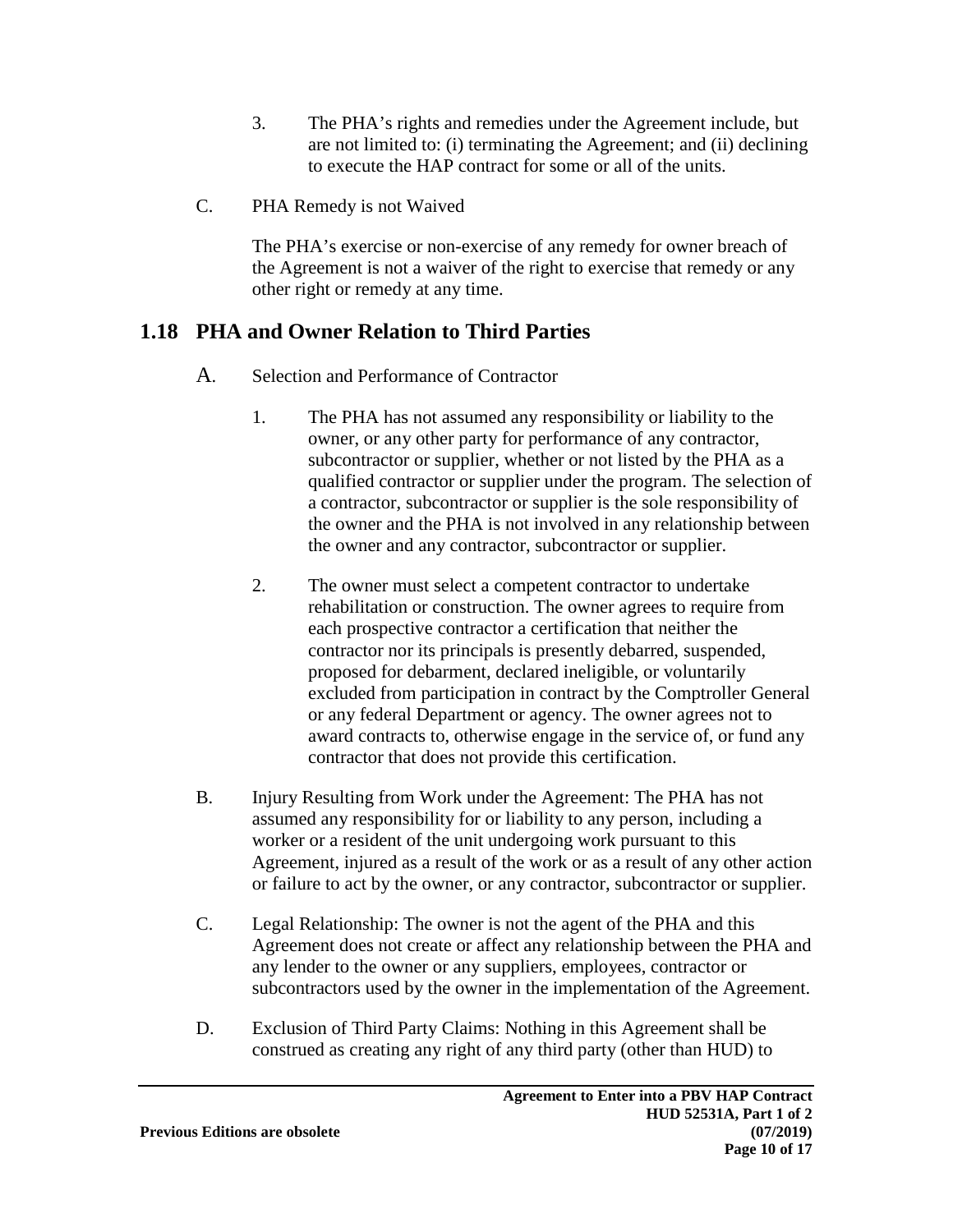enforce any provision of this Agreement or the Contract, or to assert any claim against HUD, the PHA or the owner under the Agreement or the Contract.

E. Exclusion of owner Claims against HUD: Nothing in this Agreement shall be construed as creating any right of the owner to assert any claim against HUD.

## **1.19 PHA-Owned Units**

Notwithstanding Section 1.18 of this Agreement, a PHA may own units assisted under the project-based voucher program, subject to the special requirements in 24 CFR 983.59 regarding PHA-owned units.

### **1.20 Conflict of Interest**

- A. Interest of Members, Officers, or Employees of PHA, Members of Local Governing Body, or Other Public Officials
	- 1. No present or former member or officer of the PHA (except tenantcommissioners), no employee of the PHA who formulates policy or influences decisions with respect to the housing choice voucher program or project-based voucher program, and no public official or member of a governing body or State or local legislator who exercises functions or responsibilities with respect to these programs, shall have any direct or indirect interest, during his or her tenure or for one year thereafter, in the Agreement or HAP contract.
	- 2. HUD may waive this provision for good cause.
- B. Disclosure

The owner has disclosed to the PHA any interest that would be a violation of the Agreement or HAP contract. The owner must fully and promptly update such disclosures.

### **1.21 Interest of Member or Delegate to Congress**

No member of or delegate to the Congress of the United States of America or resident-commissioner shall be admitted to any share or part of the Agreement or HAP contract or to any benefits arising from the Agreement of HAP contract.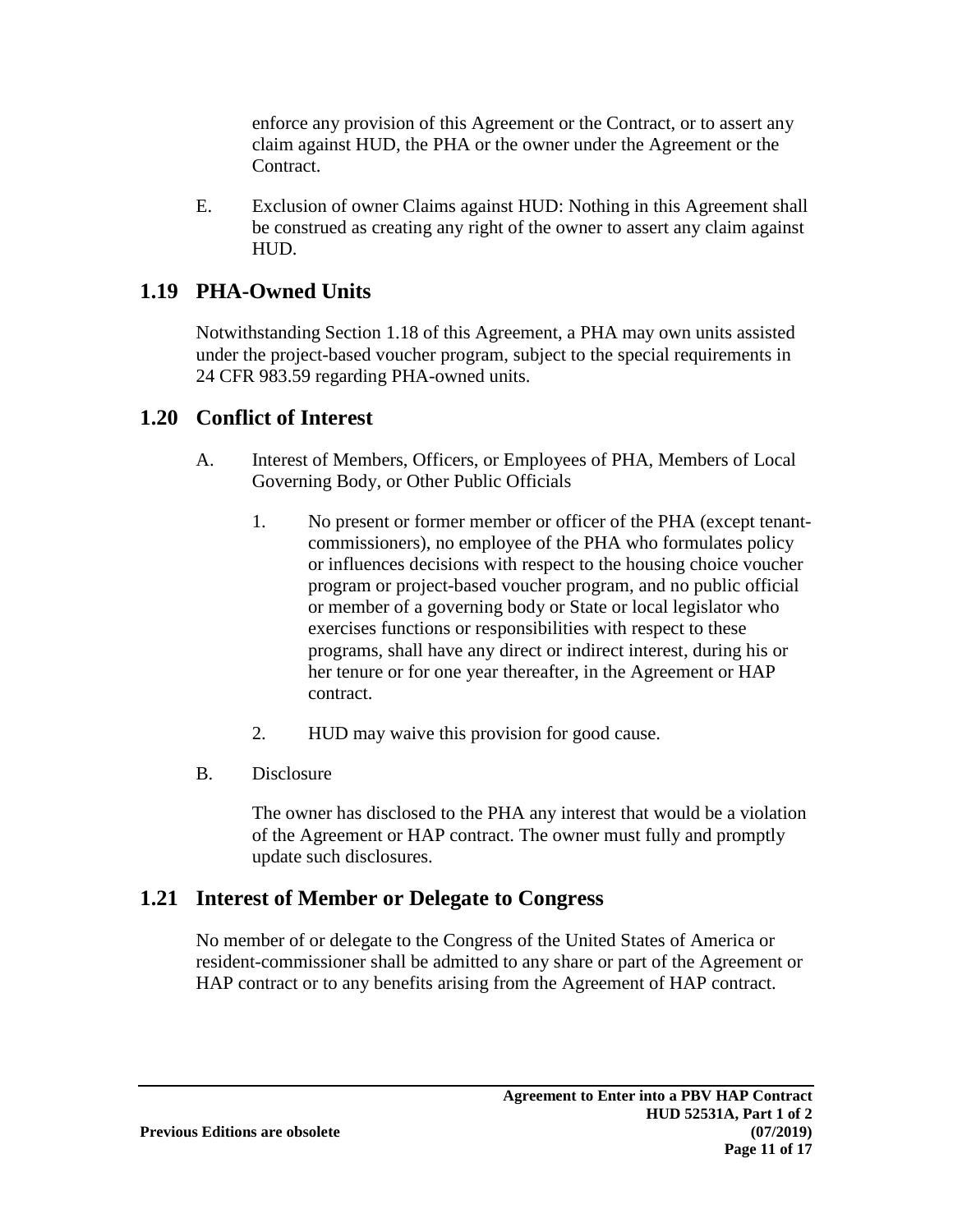### **1.22 Transfer of the Agreement, HAP Contract, or Property**

#### A. PHA Consent to Transfer

The owner agrees that the owner has not made and will not make any transfer in any form, including any sale or assignment, of the Agreement, HAP contract, or the property without the prior written consent of the PHA. A change in ownership in the owner, such as a stock transfer or transfer of the interest of a limited partner, is not subject to the provisions of this section. Transfer of the interest of a general partner is subject to the provisions of this section.

#### B. Procedure for PHA Acceptance of Transferee

Where the owner requests the consent of the PHA for a transfer in any form, including any sale or assignment, of the Agreement, the HAP contract, or the property, the PHA must consent to a transfer of the Agreement or HAP contract if the transferee agrees in writing (in a form acceptable to the PHA) to comply with all the terms of the Agreement and HAP contract, and if the transferee is acceptable to the PHA. The PHA's criteria for acceptance of the transferee must be in accordance with HUD requirements.

C. When Transfer is Prohibited

The PHA will not consent to the transfer if any transferee, or any principal or interested party, is debarred, suspended, subject to a limited denial of participation, or otherwise excluded under 2 CFR part 2424, or is listed on the U.S. General Services Administration list of parties excluded from Federal procurement or nonprocurement programs.

### **1.23 Exclusion from Federal Programs**

A. Federal Requirements

The owner must comply with and is subject to requirements of 2 CFR part 2424.

B. Disclosure

The owner certifies that:

1. The owner has disclosed to the PHA the identity of the owner and any principal or interested party.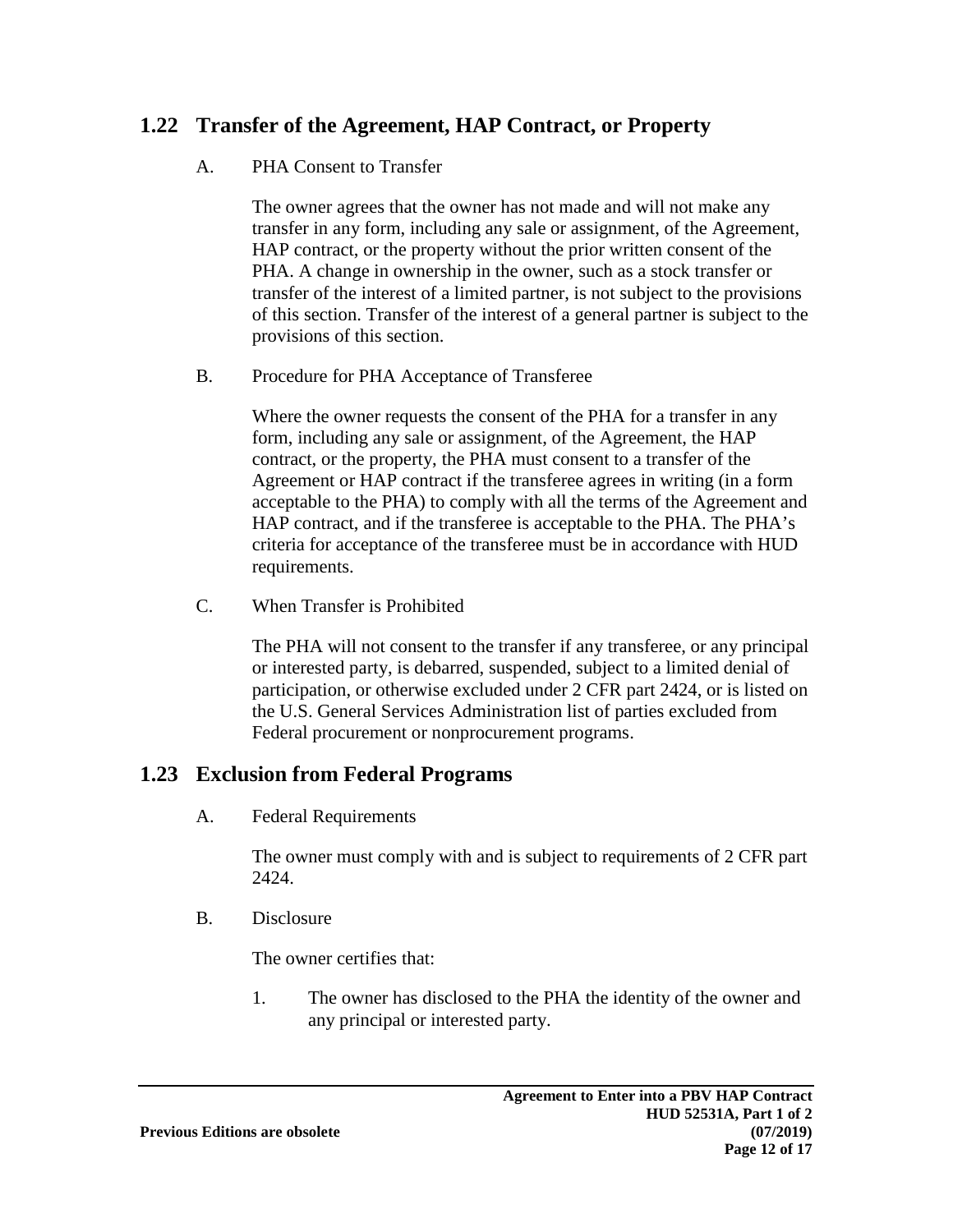2. Neither the owner nor any principal or interested party is listed on the U.S. General Services Administration list of parties excluded from Federal procurement and nonprocurement programs; and none of such parties are debarred, suspended, subject to a limited denial of participation, or otherwise excluded under 2 CFR part 2424.

## **1.24 Lobbying Certifications**

- A. The owner certifies, to the best of the owner's knowledge and belief, that:
	- 1. No Federally appropriated funds have been paid or will be paid, by or on behalf of the owner, to any person for influencing or attempting to influence an officer or employee of any agency, a Member of Congress, an officer or employee of Congress, or an employee of a Member of Congress in connection with the awarding of the Agreement or HAP contract, or the extension, continuation, renewal, amendment, or modification of the HAP contract.
	- 2. If any funds other than Federally appropriated funds have been paid or will be paid to any person for influencing or attempting to influence an officer or employee of any agency, a Member of Congress, an officer or employee of Congress, or an employee of a Member of Congress in connection with the Agreement or HAP contract, the owner must complete and submit Standard Form-LLL, "Disclosure Form to Report Lobbying," in accordance with its instructions.
- B. This certification by the owner is a prerequisite for making or entering into this transaction imposed by 31 U.S.C. 1352.

# **1.25 Subsidy Layering**

A. Owner Disclosure

The owner must disclose to the PHA, in accordance with HUD requirements, information regarding any related assistance from the Federal government, a State, or a unit of general local government, or any agency or instrumentality thereof, that is made available or is expected to be made available with respect to the contract units. Such related assistance includes, but is not limited to, any loan, grant, guarantee, insurance, payment, rebate, subsidy, credit, tax benefit, or any other form of direct or indirect assistance.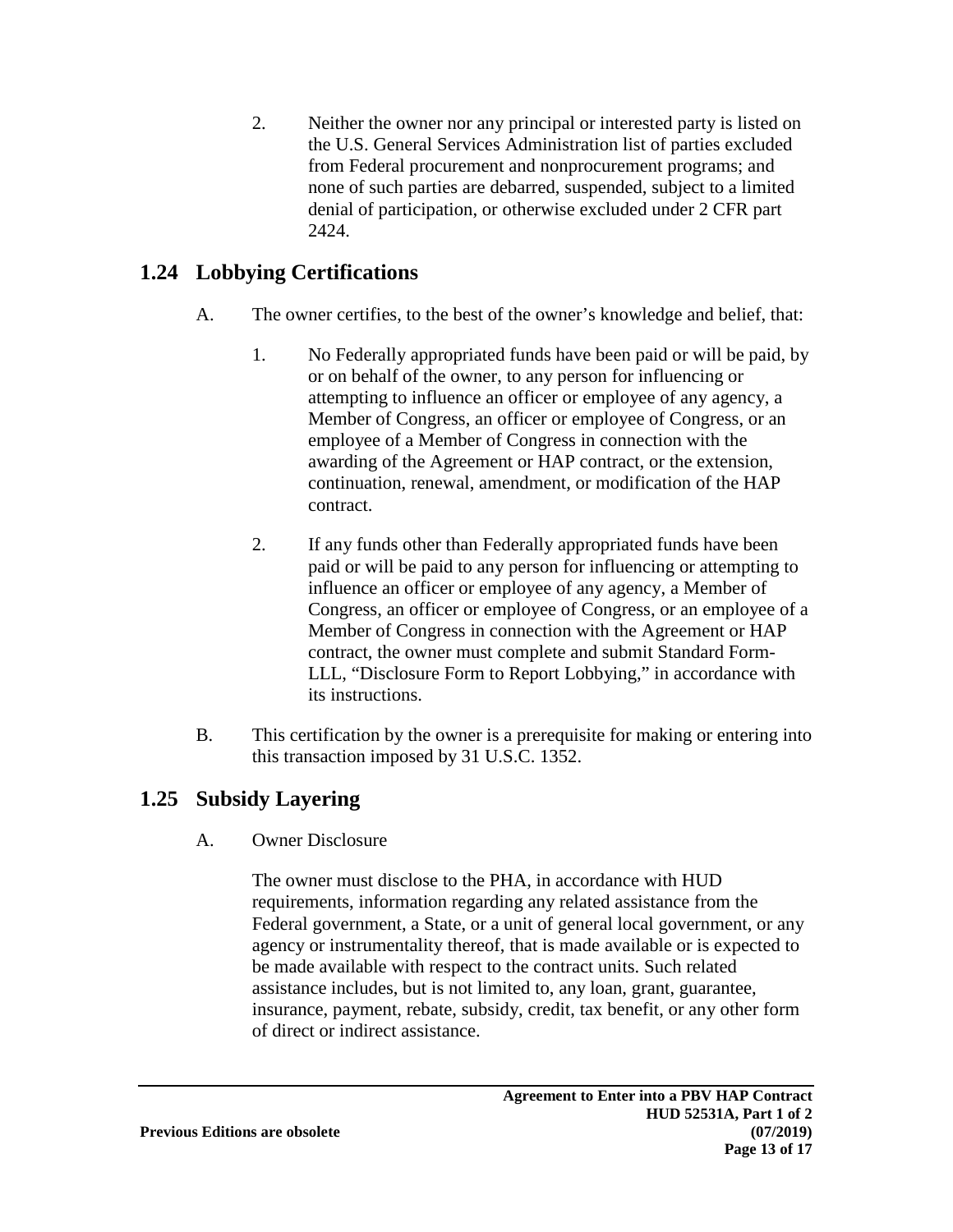B. Limit of Payments

Housing assistance payments under the HAP contract must not be more than is necessary, as determined in accordance with HUD requirements, to provide affordable housing after taking account of such related assistance. The PHA will adjust in accordance with HUD requirements the amount of the housing assistance payments to the owner to compensate in whole or in part for such related assistance.

### **1.26 Prohibition of Discrimination**

- A. The owner may not refuse to lease contract units to, or otherwise discriminate against, any person or family in leasing of a contract unit, because of race, color, religion, sex, national origin, disability, age, or familial status.
- B. The owner must comply with the following requirements:
	- 1. The Fair Housing Act (42 U.S.C. 3601–19) and implementing regulations at 24 CFR part 100 *et seq.*;
	- 2. Executive Order 11063, as amended by Executive Order 12259 (3 CFR 1959–1963 Comp., p. 652, and 3 CFR, 1980 Comp., p. 307) (Equal Opportunity in Housing Programs) and implementing regulations at 24 CFR part 107;
	- 3. Title VI of the Civil Rights Act of 1964 (42 U.S.C. 2000d–2000d– 4) (Nondiscrimination in Federally Assisted Programs) and implementing regulations at 24 CFR part 1;
	- 4. The Age Discrimination Act of 1975 (42 U.S.C. 6101–6107) and implementing regulations at 24 CFR part 146;
	- 5. Section 504 of the Rehabilitation Act of 1973 (29 U.S.C. 794) and implementing regulations at part 8 of this title;
	- 6. Title II of the Americans with Disabilities Act, 42 U.S.C. 12101 *et seq.*;
	- 7. 24 CFR part 8;
	- 8. Section 3 of the Housing and Urban Development Act of 1968 (12 U.S.C. 1701u) and implementing regulations at 24 CFR part 135;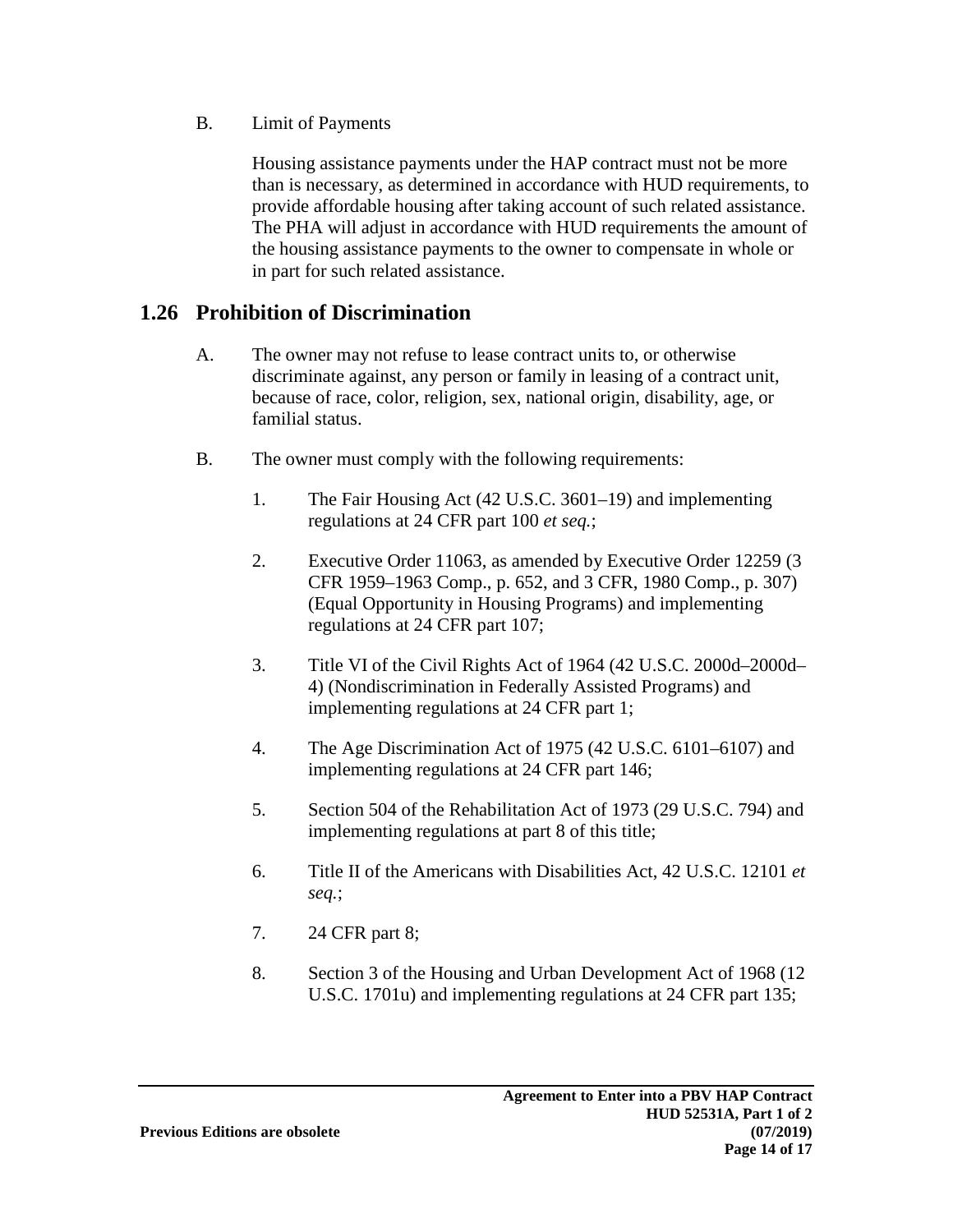- 9. Executive Order 11246, as amended by Executive Orders 11375, 11478, 12086, and 12107 (3 CFR, 1964–1965 Comp., p. 339; 3 CFR, 1966–1970 Comp., p. 684; 3 CFR, 1966–1970 Comp., p. 803; 3 CFR, 1978 Comp., p. 230; and 3 CFR, 1978 Comp., p. 264, respectively) (Equal Employment Opportunity Programs) and implementing regulations at 41 CFR chapter 60;
- 10. Executive Order 11625, as amended by Executive Order 12007 (3 CFR, 1971–1975 Comp.., p. 616 and 3 CFR, 1977 Comp., p. 139) (Minority Business Enterprise Development); and
- 11. Executive Order 12138, as amended by Executive Order 12608 (3 CFR, 1977 Comp., p. 393, and 3 CFR, 1987 Comp., p. 245) (Women's Business Enterprise).
- 12. HUD's Equal Access Rule at 24 CFR 5.105. [OGC-Nonconcurrence: This section failed to reference protections with respect to actual or perceived sexual orientation, gender identity, or marital status in accordance with HUD's Equal Access Rule at 24 CFR 5.105(a). Revising as indicated above is sufficient to resolve this concern.
- C. The PHA and the owner must cooperate with HUD in the conducting of compliance reviews and complaint investigations pursuant to all applicable civil rights statutes, Executive Orders, and all related rules and regulations.

## **1.27 Owner Duty to Provide Information and Access to HUD and PHA**

- A. The owner must furnish any information pertinent to this Agreement as may be reasonably required from time to time by the PHA or HUD. The owner shall furnish such information in the form and manner required by the PHA or HUD.
- B. The owner must permit the PHA or HUD or any of their authorized representatives to have access to the premises during normal business hours and, for the purpose of audit and examination, to have access to any books, documents, papers, and records of the owner to the extent necessary to determine compliance with this Agreement.

# **1.28 Notices and Owner Certifications**

A. Where the owner is required to give any notice to the PHA pursuant to this Agreement, such notice shall be in writing and shall be given in the manner designated by the PHA.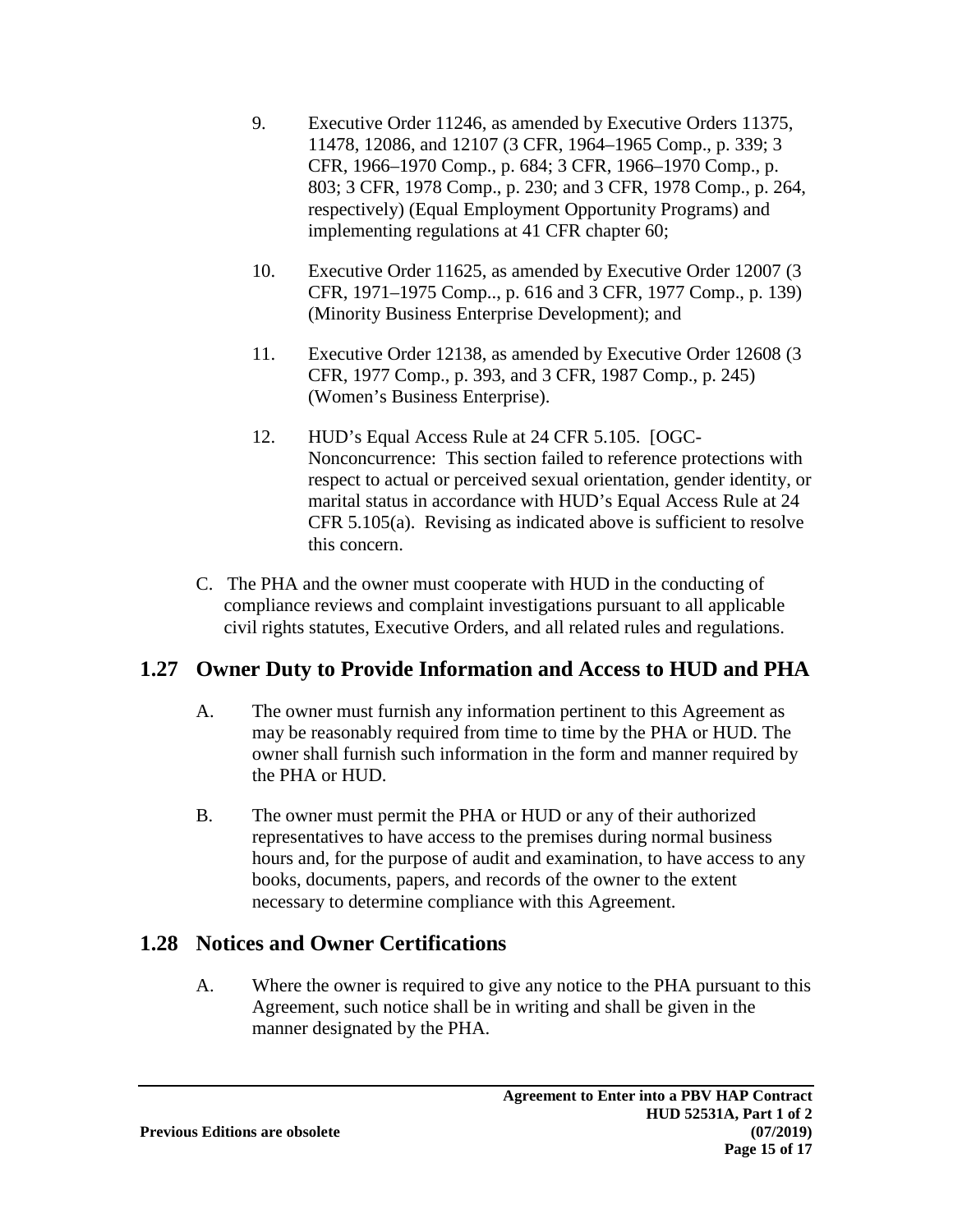B. Any certification or warranty by the owner pursuant to the Agreement shall be deemed a material representation of fact upon which reliance was placed when this transaction was entered into.

# **1.29 HUD Requirements**

- A. The Agreement and the HAP contract shall be interpreted and implemented in accordance with all statutory requirements, and will all HUD requirements, including amendments or changes in HUD requirements. The owner agrees to comply with all such laws and HUD requirements.
- B. HUD requirements are requirements that apply to the project-based voucher program. HUD requirements are issued by HUD Headquarters as regulations, *Federal Register* notices, or other binding program directives.

# **1.30 Applicability of Part II Provisions — Check All that Apply**

- Training, Employment, and Contracting Opportunities Section 2.1 applies if the total of the contract rents for all units under the proposed HAP contract, over the maximum term of the contract, is more than \$200,000.
- Equal Employment Opportunity Section 2.2 applies only to construction contracts of more than \$10,000.
- Labor Standards Requirements Sections 2.4, 2.8, and 2.10 apply only when this Agreement covers nine or more units.
- \_\_\_\_ Flood Insurance Section 2.11 applies if units are located in areas having special flood hazards and in which flood insurance is available under the National Flood Insurance Program.